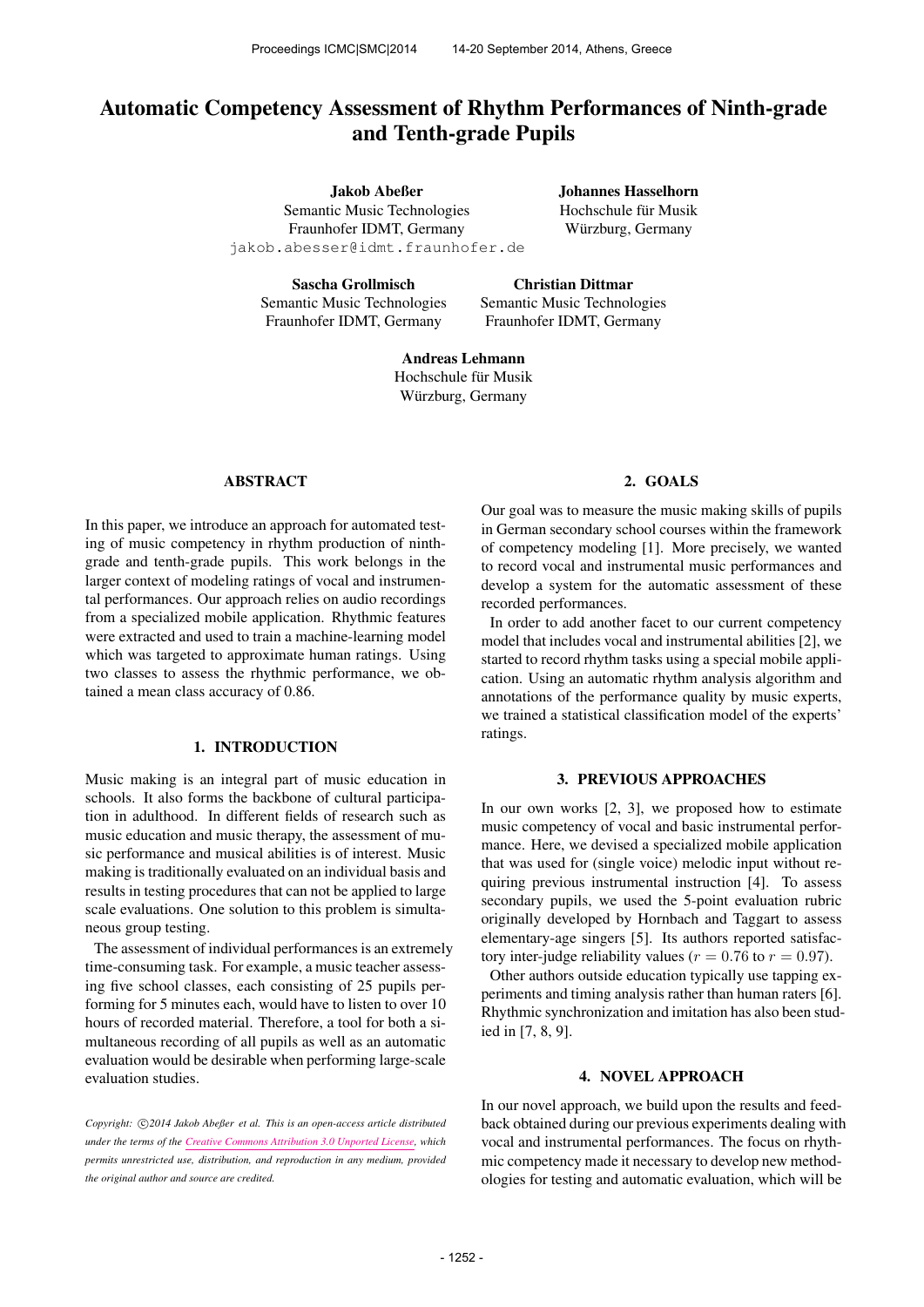presented in this section.

# 4.1 Instrument Recording & Data Acquisition



Figure 1. Screenshot of Colored-Music-Grid (CMG) app for rhythm tasks. The red and blue areas trigger the high and the low drum sound, respectively.

The participants in our experiments were 460 ninth-grade pupils. Each pupil worked at a separate workplace in groups of up to 25 pupils per classroom. Every workplace contained a laptop, a tablet computer, and a headset. The workplaces were separated using custom-made partition walls. The laptops were used to present the instructions of the different musical tasks consisting of text and scores to the pupil, and a headset was used to play audio examples and backing tracks. All laptops in the classroom were connected in a network, such that every task could be started simultaneously by the teacher on a separate computer.

A 7-inch tablet with a multitouch surface was used as musical instrument. Figure 1 shows a screenshot of the "Colored Music Grid" (CMG) app that we developed. Touching the red and blue areas triggers a high and a low percussive sound, respectively. Furthermore, this app provides a second mode that functions as a musical instrument for melody tasks as previously described in [4]. Each tablet was fastened on a holder above the laptop. The 27 rhythm tasks consisted of various one to two bar rhythm patterns, which were supposed to be performed alongside two different eight bar backing tracks.



Figure 2. Example rhythm pattern.

Figure 2 illustrates an example rhythm pattern that was shown on the laptop screen. Additionally, the task instructions were given to the pupils via headset. In some cases, the instructions were reduced to a single sentence, in some instructions the backing track or the respective pattern was played as an audio example. This was followed by five seconds of silence, during which the pupils could practice the pattern. Next, the actual task instructions were played to the pupils starting with a one bar of count-in followed by the backing track for the current task. Each instrument performance was recorded as a separate audio track (44.1 kHz and 16 bit). The total dataset used in this paper consists of 8434 individual audio recordings.

### 4.2 Annotation

All recordings were evaluated by at least two out of 16 music students. For this evaluation, we used a six point ratings scale, which was adapted based on an established scale for the assessment of students singing performance [5]. For each recording, a rounded mean value was calculated from the two ratings. Depending on whether the task was rated by two or three raters, inter-rater consistency was estimated using Intraclass Correlations ICC(2,2) or ICC(2,3). Here, we used a two-way, random effect ICC, because two or three randomly selected assessors both rated all rhythm performances of one of the 27 tasks. ICCs varied between .67 and .93.

## 4.3 Audio Feature Extraction

Since we wanted to evaluate an audio recording of the rhythmic output of CMG, we needed to devise a suitable signal processing. In the following, we describe how the rhythm recordings were converted into an approximate transcription and what additional features were deduced from that.

# *4.3.1 Spectral Estimation*

Based on a given audio recording of a rhythm performance, we first compute the Short Time Fourier Transform (STFT) using a blocksize of 2048 and a hopsize of 512. The given sampling rate (see Section 4.1) corresponds to a temporal resolution of approximately 10 ms. In the next section, we will explain how the drum envelope signals are extracted from the magnitude spectrogram  $M(k, n)$  with k denoting the frequency bin and  $n$  denoting the time frame.

# *4.3.2 Drum Envelope Estimation*

The CMG app uses two fixed samples for the low and the high percussion sounds without any dynamic changes. As can be observed in the upper subplot of Figure 3, the percussion spectra are well-separated in the magnitude spectrogram with barely any overlap in frequency ranges. Due to these idealized conditions, we apply a simple approach for drum envelope estimation. Based on the known frequency centroids of the drum sounds  $(f_{low} = 1593 \text{ Hz})$ and  $f_{\text{high}} = 2907 \text{ Hz}$ , we extract the magitude envelopes  $\hat{x}_{\text{low}}(n)$  and  $\hat{x}_{\text{high}}(n)$  directly from the rows in  $M(k, n)$ that correspond to the frequency centroids. The middle and lower subplot of Figure 3 illustrate two examples of magnitude envelopes of the two drum sounds for the excerpt shown in the spectrogram above.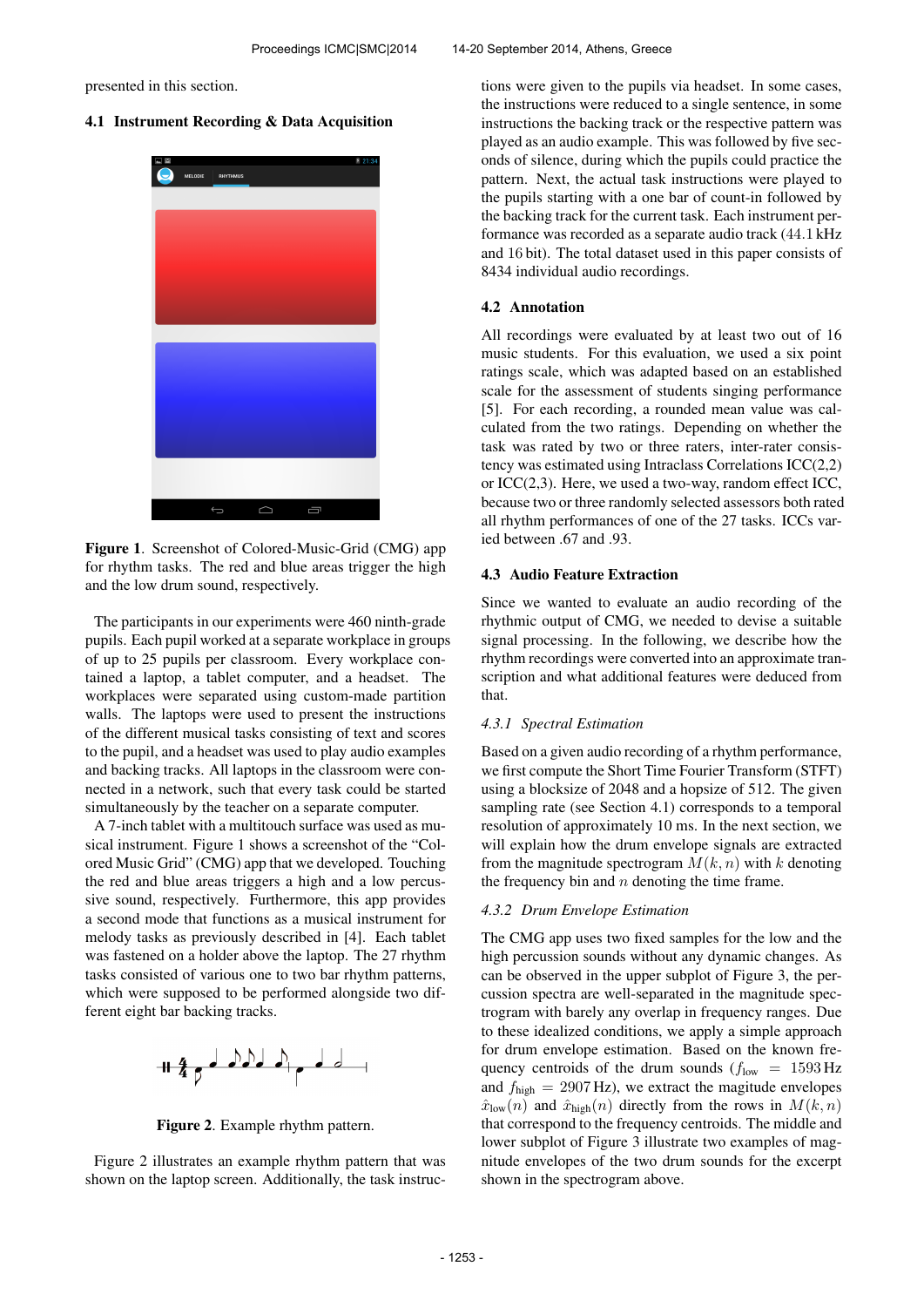In addition to the estimated drum envelopes, the correct reference drum tracks are given as MIDI files for each task. The MIDI files have two channels, one channel per percussion instrument. Based on these MIDI files, we generate two reference envelope functions  $x_{\text{low}}(n)$  and  $x_{\text{high}}(n)$  for each task by convolving the onset impulse function of each instrument with a Hanning window of 70 ms width.



**Figure 3.** Excerpt from magnitude spectrogram  $M(k, n)$ of drum recording (top). Time and frequency axis are given in seconds and Hz. Frequency centroids of high drum (blue) and low drum (red) are indicated as dotted horizontal lines. Resulting drum envelopes for high drum and low drum are given in the middle and lower subplot.

#### *4.3.3 Envelope-based Features*

All features described in Section 4.3.3 and 4.3.4 (denoted as  $F$  with a corresponding subscript) are extracted similarly for the low and the high percussive envelope, hence we omit the subscripts "low" and "high" for better readability.

The first group of features are extracted in order to compare the estimated drum envelope  $\hat{x}(n)$  and the corresponding reference drum envelope  $x(n)$  function. After  $\hat{x}(n)$  and  $x(n)$  are normalized to a maximum of 1, we compute the relative envelope energies

$$
F_{\text{act}} = \frac{1}{N_{\hat{x}}} \sum_{n=1}^{N_{\hat{x}}} \hat{x}(n) \text{ and } \tag{1}
$$

$$
F_{\text{act,ref}} = \frac{1}{N_x} \sum_{n=1}^{N_x} x(n) \tag{2}
$$

as features to measure the *drum activation*.  $N_{\hat{x}}$  and  $N_x$ denote the number of items in  $\hat{x}$  and x. Also, we use the *activation ratio*

$$
F_{\text{actRatio}} = \frac{F_{\text{act}}}{F_{\text{act,ref}}}
$$
 (3)

as feature.

In the next step, we compute the cross-correlation  $r_x(\tau)$ between  $\hat{x}(n)$  and  $x(n)$  to investigate to what extent both envelope functions coincide. Two features are obtained. The *envelope similarity* is measured by the maximum crosscorrelation value  $F_{\text{simEnv}} = \max_{\tau} r_x(\tau)$  and the *envelope synchronicity* is measured by the corresponding absolute shift value  $F_{\text{syncEnv}} = |\tau_{\text{max}}|$ .

In addition to the cross-correlation, we count the number of local maxima in  $\hat{x}(n)$  and  $x(n)$  above a magnitude threshold of 0.05 as  $N_{\text{max},\hat{x}}$  and  $N_{\text{max},x}$ . Here, the intuition is that local maxima in the envelope signal indicate individual note events. We compute features from the absolute difference over the local maxima number as

$$
F_{\text{numPeakDiff}} = |N_{\text{max},x} - N_{\text{max},\hat{x}}| \tag{4}
$$

and the ratio between the peak densities

$$
F_{\text{peakDensRatio}} = \frac{N_{\text{max},x}/N_x}{N_{\text{max},\hat{x}}/N_{\hat{x}}}.
$$
 (5)

Finally, we compute a vector  $d_{\text{max}}$  with the temporal distances of adjacent local maxima in the envelope function  $x(n)$ . We compute the maximum, the mean, the variance, and the range over  $d_{\text{max}}$  as simple features to measure the amount of tempo fluctuation.

#### *4.3.4 Features based on the Log-lag Autocorrelation*

We compute the log-lag autocorrelation functions (LL-ACF) from  $\hat{x}(n)$  and  $x(n)$  as previously proposed in [10, 11, 12] over the tempo range of  $10 \text{ bpm} \leq T \leq 600 \text{ bpm}$  with a resolution of 36 bins per octave. The LL-ACF represents a rhythmic pattern on a logarithmically-spaced lag axis and is comparable to the scale-transform [13]. The lags can be interpreted as reciprocals of the tempo. This means that small lags correspond to very high tempi, whereas lags to the end of the function correspond to extremely low tempi. The same rhythmic pattern played in different tempi result in similar LL-ACFs that are just shifted along the lag axis. The application of suitable distance measures for comparing LL-ACF has been discussed in [14, 15].

The LL-ACF of the estimated and reference drum envelope are denoted as  $l_{\hat{x}}(T)$  and  $l_{x}(T)$ . Similarly as before, we compute the cross-correlation  $r_l(\tau)$  between  $l_{\hat{\tau}}(T)$  and  $l_x(T)$  and take the maximum cross-correlation value  $F_{simLLA}$  =  $max_{\tau} r_l(\tau)$  and the corresponding shift  $F_{\text{synclLA}} = |\tau_{\text{max}}|$  as features.

Next, we compute the energy sum

$$
F_{\text{enSumLLA}} = \sum_{T} l_x(T) \tag{6}
$$

and the ratio

$$
F_{\text{enRatioLLA}} = \frac{\sum_{T} l_x(T)}{\sum_{T} l_{\hat{x}}(T)} \tag{7}
$$

as features. As a next step, we extract the number of local maxima  $N_{\text{max},l,\hat{x}}$  and  $N_{\text{max},l,x}$  to describe both LL-ACF functions (we only consider maxima above 5 % of the highest peak). We compute the difference and the ratio between the number of peaks to measure the rhythmic similarity between the estimated and the reference drum envelope as

$$
F_{\text{llacf},\text{peakDiff}} = N_{\text{max},l,\hat{x}} - N_{\text{max},l,x} \text{ and } (8)
$$

$$
F_{\text{lacf,peakRatio}} = \frac{N_{\text{max},l,\hat{x}}}{N_{\text{max},l,x}}.
$$
 (9)

Additionally, we compute average distance between adjacent local maxima in  $l_x(T)$ . In total, we obtained a 40-dimensional feature vector.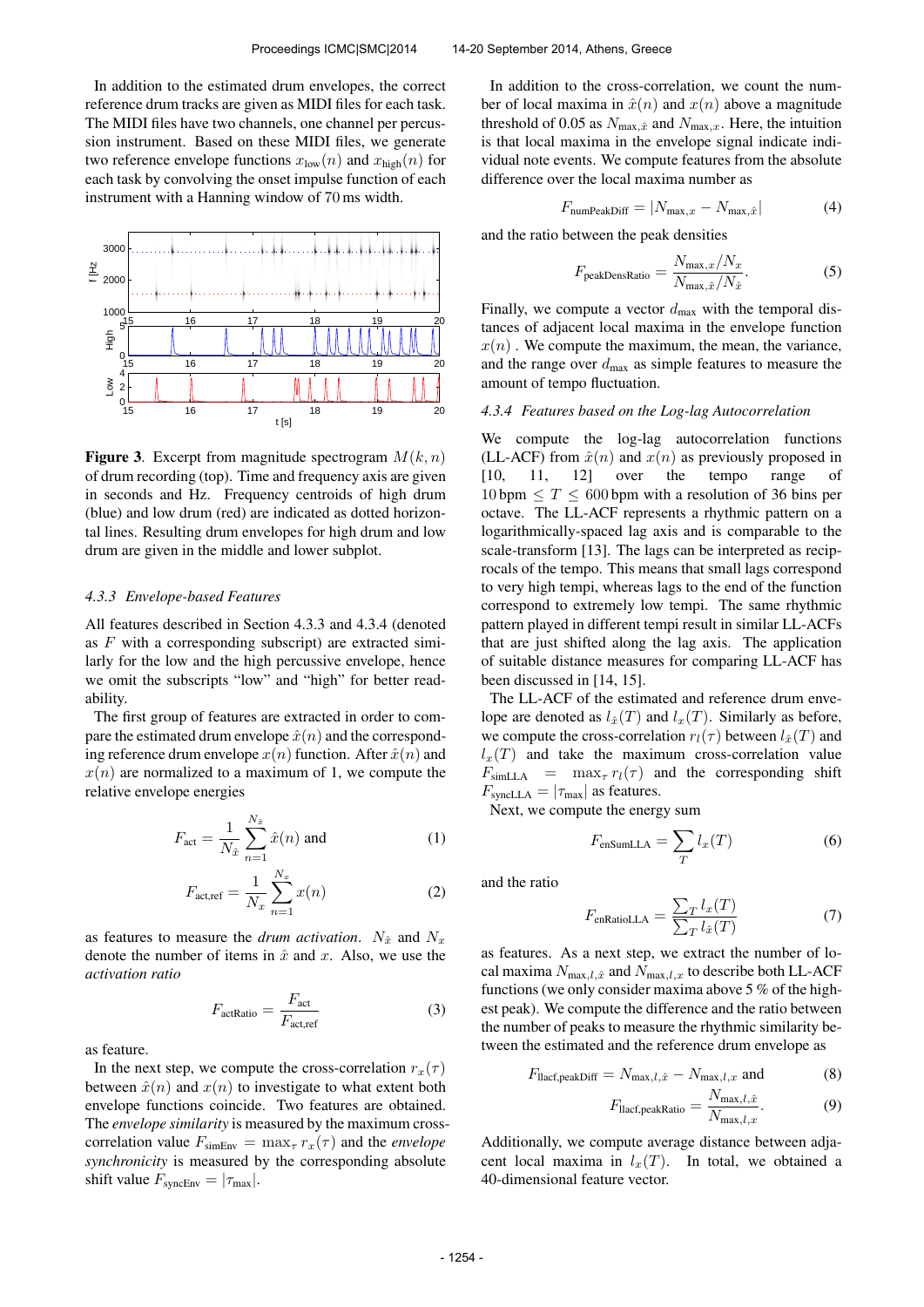#### 4.4 Automatic Modeling of Expert Ratings

We used a machine-learning approach to model the expert rating with the proposed audio features. The classifier model is trained based on expert ratings of a given training set. We used a Support Vector Machine (SVM) with the Radial Basis Function (RBF) kernel as classifier. SVM is a binary discriminative classifier that attempts to find the optimal decision plane between the feature vectors of the different training classes [16].

#### 5. EVALUATION

#### 5.1 Dataset

The dataset used in this paper consists of 8434 audio recordings with corresponding averaged performance ratings between 1 and 6. Figure 4 shows a histogram over the number of items for each class. Apart from class 1 and 6, the items are fairly well-balanced.



Figure 4. Number of items in the dataset for all six classes.

#### 5.2 Experimental Procedure

# *5.2.1 Class Mapping*

Based on the six-step rating scale discussed in Section 4.2, we investigated different class mappings to reduce the number of classes and thus to reduce complexity of the modeling task. In particular, we compared the 9 different class mappings as shown in Table 1. For each mapping, the six existing classes are mapped to two or three merged classes (denoted as C1, C2, and C3). Then, classifier models are trained based on the merged class annotations.

# *5.2.2 Cross-validation*

For each mapping, we performed a 10 fold cross-validation and averaged the mean class accuracy over all folds. Since the class items are imbalanced as shown in Figure 4, we used a stratified cross-validation, i.e., we ensured that the proportion of items among different classes is kept approximately constant in each cross-validation fold. Furthermore, since we used Support Vector Machines classifier, we had to make sure that the number of items are balanced over all classes before training the model. Therefore, we used sampling with replacement, i.e., we increased the number of items in the smaller classes by randomly sampling from the existing data. At the same time, we ensured that similar items are never assigned as training and test data at the same time in the cross-validation procedure.

Table 1. Class mappings investigated in the evaluation experiment based on the original 6 classes. First column shows number of reduced classes. Second to fourth column show the original classes that are merged. Last column shows the mean class accuracy for the automatic classification (the highest value is emphasized in bold print). The last row gives the classification result if no class mapping is performed as reference.

| #              | #                           | <b>Merged Classes</b> |       |                        | Mean       |
|----------------|-----------------------------|-----------------------|-------|------------------------|------------|
|                | classes                     | C1                    | C2    | C <sub>3</sub>         | Class Acc. |
| M <sub>1</sub> | $\mathcal{D}_{\mathcal{L}}$ | 1,2                   | 4,5   |                        | 0.86       |
| M <sub>2</sub> | 2                           | 1,2,3                 | 5,6   |                        | 0.85       |
| M <sub>3</sub> | 2                           | 1,2,3                 | 4,5,6 |                        | 0.80       |
| M <sub>4</sub> | 3                           | 1,2                   | 4,5   | 6                      | 0.77       |
| M5             | 3                           | 1,2                   | 3     | 5,6                    | 0.69       |
| M6             | 3                           | 1,2                   | 3,4   | 5.                     | 0.64       |
| M7             | 3                           | 1,2                   | 3     | 4,5                    | 0.63       |
| M8             | 3                           | 1,2                   | 4     | 5,6                    | 0.68       |
| M <sup>9</sup> | 3                           | 1,2                   | 3,4   | 5,6                    | 0.68       |
| M10            | 6                           |                       |       | No Mapping (6 classes) | 0.47       |

In each fold, we optimize the parameter values of  $\gamma$  and C of the RBF kernel function using a two-fold grid search as proposed in [17] with step sizes of 3 and 0.5 for the coarse and the fine grid search. Before each classifier training, the features are normalized to zero mean and a standard deviation of 1.

# 6. RESULTS & CONCLUSIONS

The last column of Table 1 summarizes the mean class accuracy values that we obtained for the different class mappings. It can be observed that by reducing the number of classes from six to two, the classification accuracy can be improved up to 0.86.

An initial experiment with the original six classes (without any class mapping) showed an accuracy of 0.47 and revealed strong confusions between adjacent classes, especially between and towards classes 3 and 4. Our results indicate that it seems beneficial to merge adjacent classes to more fuzzy categories such as good and bad. These categories can often be sufficient for an assessment of music performance.

Also, the removal of one of the medium classes (3,4) improved the classification results, as can be seen for instance when comparing M3 and M2 or M7 and M8, respectively.

#### Acknowledgments

This research has been supported by the German Research Foundation (DFG BR 1333/10-1 and LE 2204/6-1).

# 7. REFERENCES

[1] A.-K. Jordan, J. Knigge, A. C. Lehmann, and A. Niessen, "Development and validation of a competence model in music instruction - perception and con